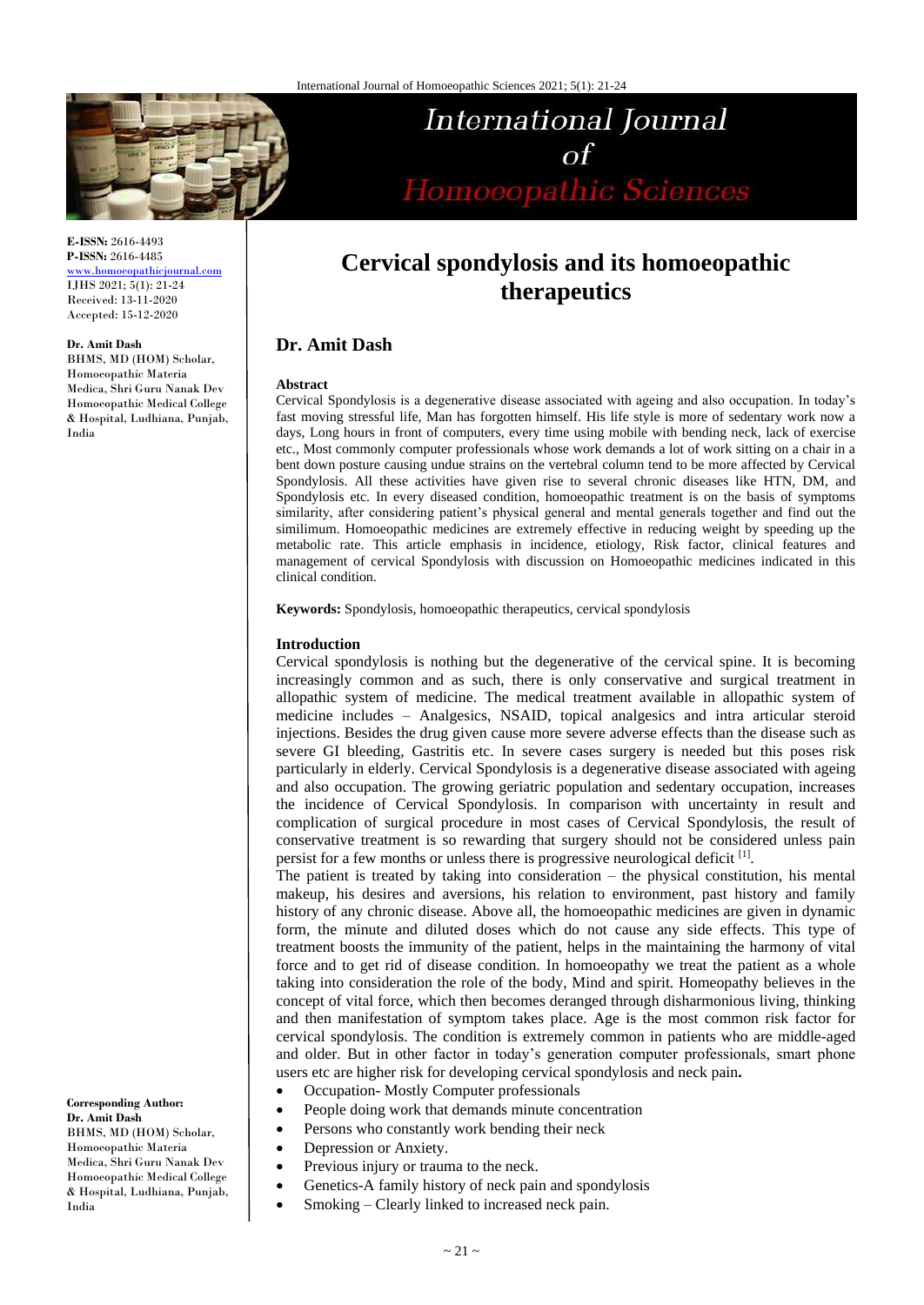## **Clinical features Symptoms- [2]**

- Headache
- Grinding or popping noise or sensation when you turn your neck
- In some cases, cervical Spondylosis results in a narrowing of the space needed for the spinal cord, if this occurs, symptom may include numbness and weakness in the arms, hands, and fingers.
- Trouble walking, loss of balance or weakness in the hands or legs.
- Muscles spasms in the neck and shoulders.

## **Sign**

- Mild tenderness in posterior neck muscles.
- Restricted neck movements (due to spasm and rigidity of cervical muscles)
- Sensory Motor changes
- Muscle wasting in upper limbs (late)

# **Investigations**

- Clinical diagnosis is confirmed by radiological studies of cervical spine
- X-ray of cervical spine AP and lateral view.

\* Early - Narrowed intervertebral disc space [3]

- Loss of normal lordosis.
- Osteophyte formation.

\* Late-Loss of intervertebral disc space [3] Encroachment of Osteophyte intervertebral foramen

### **Computed tomography**

It is a golden standard for imaging of cervical spine during evaluation for Spondylosis and disc disease. It provides an excellent definition of herniated discs and Spondylosis ridges and demonstrates their relationships to nerve roots and spinal cord. More detailed than a plain x-ray, a CT scan can help to better view of spinal canal and any bone spurs [2] .

# **MRI**

Magnetic resonance imaging scan is a noninvasive and radiation –free procedure that provides excellent imaging of the spinal cord and subarachnoid space and is a sensitive method for determining involvement of these by extradural pathology. These studies create better images of the body's soft tissues, such as muscles, disks, nerves, and the spinal cord. An MRI can help determine whether symptom caused by damage to soft tissues – such as a bilging or herniated disk [2] .

# **Complications**

- Degenerative changes can cause permanent deformity of the spine.
- Paralysis of the hands or legs due to compression of nerve root.
- Lack of bladder or bowel control depending upon the intensity of Spondylosis.
- Muscular weakness and marasmus of hands.
- Herniation of the inter vertebral discs.

#### **Management General management**

- Active Exercise<sup>[3]</sup>
- Avoid strenuous activity
- Maintain correct posture at work
- Reduce weight, if Obese

\* Diet:-whole grain cereals, Fruits and vegetables [4].

- \* Avoid: Highly refined foods, salt and Sugar [4] . • Local treatment - Heat -to relieve pain and stiffness.
- -Supportive aids- cervical collar

## **Prevention**

- Avoid stretching the neck and lifting heavy weights
- Avoid prolonged driving
- Neck exercise
- Maintaining good posture Avoid sleeping on pillow which is too high [5].

## **Therapeutics according to the views of different authors on cervical spondylosis**

'The homoeopathic domestic physician' <sup>[6]</sup> - by Constantine Hering mentioned that, if lifting or carrying heavy loads or any sudden exertion produces pain, give Rhus tox. Bryonia is indicated when pain is  $\leq$  any motion. If both these drugs do not relieve entirely, try Sulphur. If headache ensues and Rhus tox will not remove it, then give Calcaria carb.

Dr GHG Jhar in his book 'the rapeutic guide. The most important result of more than 40 years of practice'-mentions drug like Acon, Bry, Bell, Kali carb. And Lach for spinal irritation attended with painful rigidity of nape of neck. If the neck at the same time twisted, he suggested Caust, Calc and ARS alb.

'Practical homoeopathic therapeutic' [7] by W.A Dewey has given importance to the following medicines. Colchicum, Ledum, AMM phos, Anti crud, Lyco, Picric acid and Rhododendron for arthritis. Phos, Calc carb and silicea for syphilitic carries of vertebrae. Phosphoric acid for carries of spine. Actea, Sulphur, Bell, Gels, Nat mur, Puls, Agar, Zinc, Phos, Cocculus, Nux vom, Oxalic acid, Kali carb etc for spinal affections.

Dr. Richard Hughes in his book 'a manual of pharmacodynamics<sup>' [8]</sup> suggested Aconite, Actea racemosa, Bry, Colch and Dulc for stiffneck.

**'**Quick bed side prescriber' [9] proposes Lach 200 for spondylitis ie-inflammation of vertebrae. Mag phos 30, Kali mur 30 and Calc fl 30X are also important.

Aconite, Bell, Chamomilla, Kalm, Colocynth, Merc, Spig, Ars, Bry, Caust, Lyco, Mezerium, Nux vom, Phos, and Puls are mentioned in the book 'the outine of materia medica'.**by**  Henry Buck for neuralgia.

**'**knowledge of the physician' [10] by Richard Hughes considered Aconite, Kalm, Bry, Propylamine, Rhus tox, Dulc, Rhodo, Spig, Actea, Ledum, Merc, Phyto and Sulph for neck pain.

Drug like Acon, Bry, Cepa, Hyper, kalm, Paris, Phyto, Rhus tox, Merc and Tereb are mentioned for brachial neuralgia in the book 'realistic materia medica with therapeutic hints' [11] C. Cowperthwaite in this book, 'a text book of matriamedica and therapeutics, characteristic, analytical and comparitive' he mention drugs like Asafoetida, Aurum, Calc carb, Calc flour, Calc phos, Flouric acid, Kali iod, Nitric acid and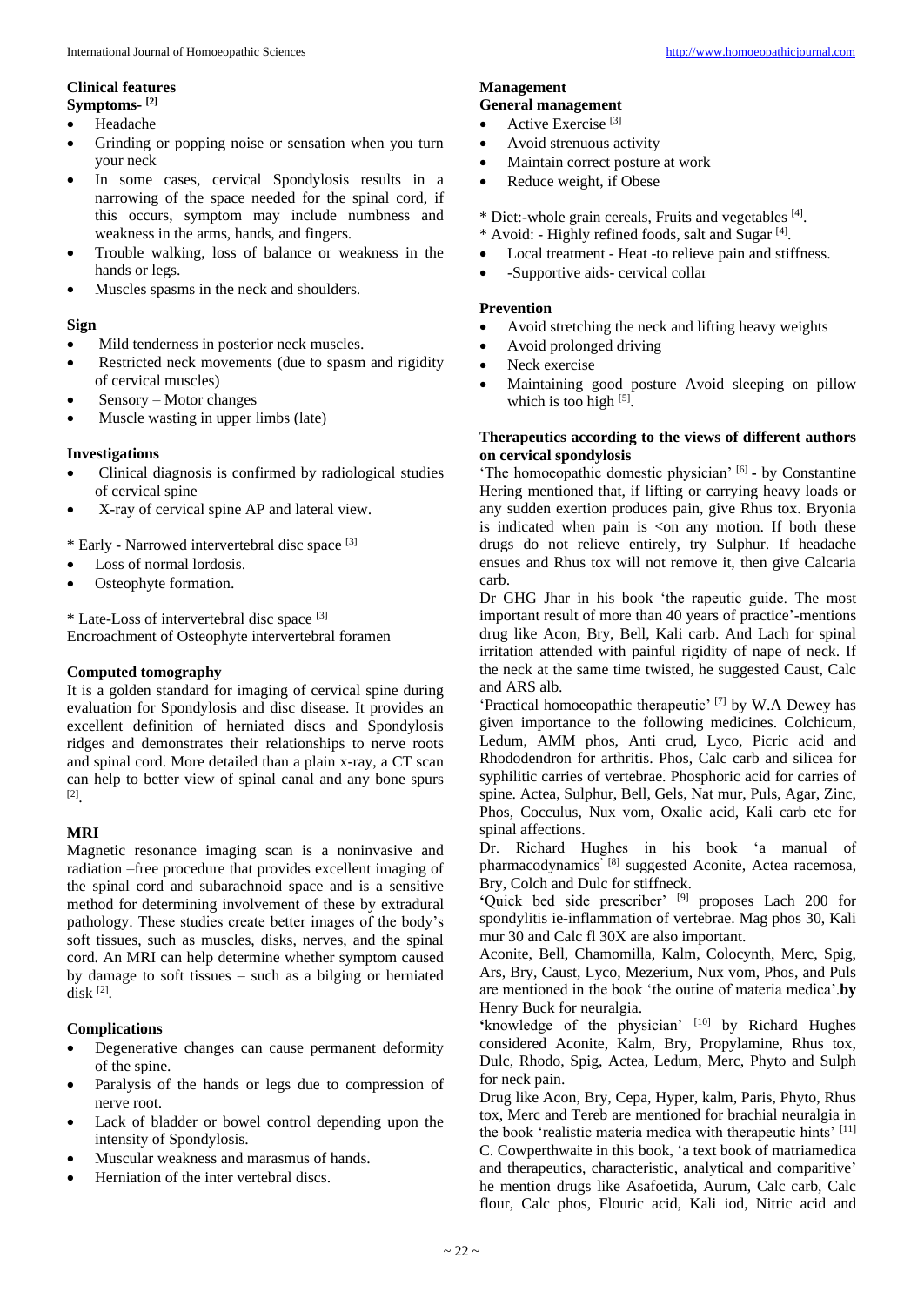Phos, Agaricus, Hypericum, Phos, Nat mur, Puls, Silicea, Sul, Kali carb, Coccculus, Gels, Arnica etc for spinal irritation. Otto Lesser- 'Text book of materia mdica' [12] suggested plumb met and Zinc met for peripheral nerve affections. Oxalic acid, Ammon mur, Ars, Caust, Heper sul, Kali bich, Kali carb, Mag carb and Mag phos, Merc, Nat mur, Phos, Sulph, and zinc met for neuralgia.

'lesser writing with therapeutic hints' [13] by E.A. Farrington mentions the following medicines, pain, neuralgia, bone and periosteal pains Rhus venera, for tearing from each temple, back to occiput and down neck to shoulders, Silicea for occiput forwards. Aconite, Cimicifuga, Bell, Bryonia, Gels, Mag ur, Mag phos, Naja, Manganum, Nat mur, Phos, Plantago, Prunus spinosa and juglans cathartica for neuralgic pains. Glonoine, Agar, Arg met, Graph, Kali nitr, Spigelia for stiffness and rigidity. For pain extending from neck to occiput, suggested remedies are Nat mur, Kali carb, Kalmia.

'raue's pathology' [14] has given the following suggestions such as, spinal irritation if located in the cervical region causes head and chest symptoms, remedies like Aceta, Asaf, Bell, Cocculus, Hyper, Nat mur, Piper math, Rhus tox, Secale, Tarent are important.

'Quick bed side prescriber with notes on clinical reletionships of rmedies and homoeopthy in surgery' [15] by J N Singhal has given the following suggestions. Neck stiffness, due to draught or chill, painful worse on moving the neck, then Aconite is the medicine suggested. For neuralgia the medicines are spigelia, Mag phus, Colocynth, Gels and Sangunaria and for stiff neck he mentions Lach, Duls, Acon and Bell.

Some homoeopathic medicines for cervical spondylosis<sup>[16]</sup> Constitutional medicines can help the patient whole also there are numbers of drugs in our materia medica which we can use therapeutically. Some of these important medicines with their characteristics symptoms are as follows-

Aconitum napellus Vertigo; worse on rising and on shaking the head. Sensation as if hair were being pulled or were standing on end especially on the vertex. Numb, stiff, painful, crawling and tingling, as if bruised. Stiffness I the nape of neck. Bruised pain between scapulae. Numbness and tingling, shooting pains, icy coldness and insensibility of hands and feet. Arms feel lame, bruised, heavy, and numb. Pain down the left arm. Hot hand and cold feet.

*Actaea racemosa* **(***Cimicifuga racemosa***):** Pain like electric shocks here and there. Shooting and throbbing pains in the head after mental worry, over study or as a reflex of uterine disease. Waving sensation or sensation of opening and shutting in the brain. Brain feels too large. Pain pressing outward. Spine very sensitive, especially the upper part (cervical Spondylosis). Stiffness and contraction in the neck and back. Intercostals' rheumatism. Rheumatic pains in muscles f back and neck. Pain in the lumber and sacral region, down the thighs, and through the hips. Crick in the back.

*Belladonna***:** Stiff neck. Swelling in the glands of the neck. Pain in the nape, as if it would break (Cervical spondylosis). Pressure maximum in the dorsal region. Lumbago, with pain in hips and thighs. Vertigo, with falling to the left side or backwards. Sensitive to least contact. Severe throbbing and heat. Palpations reverberate in the head with labored breathing. Pain; fullness, especially in the forehead, occiput and temples. Pain worse light, noise, jar, lying down and in the afternoon. Better by pressure.

*Bellis perennis***:** Marked muscular soreness. Lameness, as if sprained. Excellent remedy for sprains and bruises. Rheumatic symptoms. Sprain with great soreness.

*Bryonia alba***:** Aching in every muscles. The general character of the pain produced is stitching, tearing; worse by motion, better rest. These characteristic stitching pains, greatly aggravated by any motion. The Bryonia patient is irritable, has vertigo from raising the head, pressive headache. Rheumatic pains and swelling, vertigo, nausea, faintness or rising, confusion. Bursting, splitting headache, as if everything would be pressed out; as if hit by a hammer from within; worse from motion, stooping, opening the eyes. Headache seated in the occiput. Headache and pain in the eyeballs worse on motion. Frontal headache. Painful stiffness in the nape of neck. Stitches and stiffness in the lumber region. From hard water and sudden changes of weather. Joints red, swollen, hot with stitches and tearing; worse on least movement. Every spot is painful on pressure.

*Calc carb***:** Sense of weight on top of the head. Headache, with cold hands and feet. Vertigo on ascending and on turning the head. Headache from over lifting, from mental exertion, with nausea. Headache feels hot and heavy with a pale face. Pain as if sprained; can scarcely rise; from over lifting. Pain between the shoulder blades, impeded breathing. Rheumatism in the lumber region; weakness in the lumbosacral region. Curvature of dorsal vertebrae. Nape of neck stiff and rigid (Cervical Spondylosis).

*Causticum***:** Manifests its action mainly in chronic rheumatic, arthritic and paralytic affections, indicated by the tearing, drawing pains in the muscular and fibrous tissues with deformities of the joints. Stiffness between the shoulders. Dull pain in the nape of neck. Left sided sciatica, with numbness. Dull, tearing pain in the hands and arm. Heaviness and weakness. Tearing pain in joints. Unsteadiness of the muscles of forearm and hand. Numbness; loss of sensation in the hands. Burning in joints.

*Cocculus indicus***:** Cracking of cervical vertebrae on moving head. Paralytic pain in the lumbosacral region. Pain in the shoulder and arms, as if bruised. Pressure in the scapula and nape. Stiffness on moving the shoulders. Vertigo, nausea, especially when riding or sitting up. Sense of emptiness in the head. Headache in the occiput and nape; Worse, lying on the back of head.

*Dulcamara***:** Stiff neck. Pain in the small of back, as after stooping for a long time. Stiffness and lameness across the neck and shoulder, after getting cold and wet (Cervical spondylosis).One sided spasms with speechlessness. Congestive headache with neuralgia and dry nose. Occipital pain ascending from the nape of the neck. Headache relieved by conversation. Buzzing in the head.

*Gelsemium***:** Headache with muscular soreness of the neck and shoulders (cervical Spondylosis). Headache preceded by blindness; better, profuse, micturition. Dull heavy pain. Complete relaxation of the entire muscular system. Languor, muscles feel bruised. Every little exertion causes fatigue. Pain in the neck, especially in the sternocleidomastoid